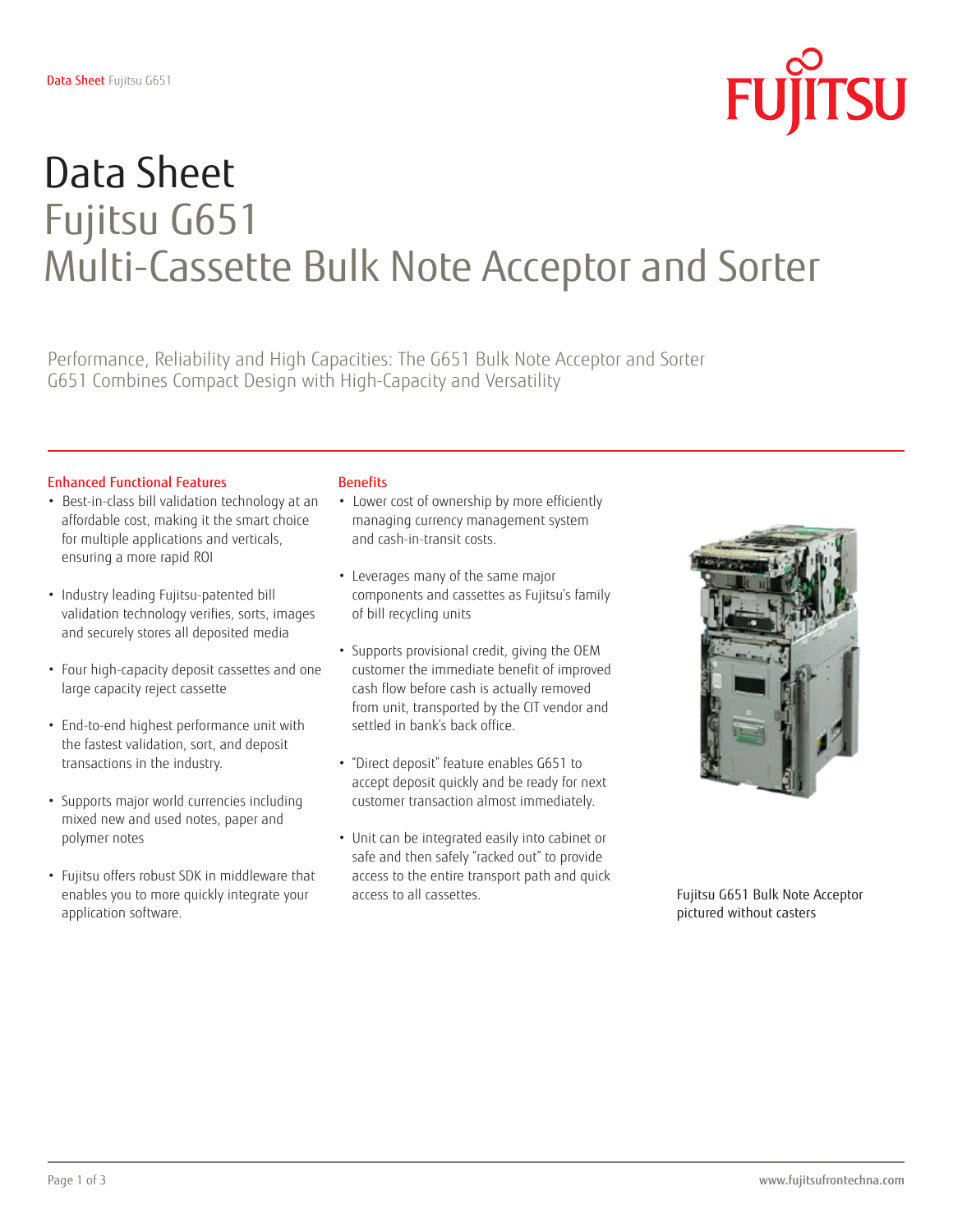#### Fujitsu G651 Solution Overview

When it comes to performance, reliability and capacities, the Fujitsu G651 Banknote Acceptor and Sorter is in a class by itself.

Leveraging the same proven technology that is currently available on Fujitsu high-end recyclers and ATMs, the G651 has greater capacity than many acceptors costing thousands more. The G651 can support up to 4 deposit cassettes with over 8,000 notes capacity and has a convenient lockable and removable reject cassette that can store up to 350 unfit, counterfeit or additional validated notes.

With greater capacities and flexibility, the G651 may be the ideal OEM solution for payment terminals, front or back-end cash management or large-format operations where large sums of cash are handled on a daily basis.

With Fujitsu's superior bill handling and bill validation technology you will experience some the highest acceptance rates in the industry with 99% acceptance a common occurrence. And with Fujitsu's patented anticounterfeit technology, you can be ensured that what you accept is the genuine article.

With Fujitsu's best-in-class bill validation, mixed new and used, paper or polymer notes are no problem. Up to 200 mixed notes can be placed in the depository module in one bundle.

The G651 bill validator supports provisional credit thereby improving and maximizing your customer's cash flow and the information passed along to your cash-in-transit company.

In addition, the Fujitsu-patented BV is designed to protect your investment far into the future. With the introduction of new currencies, new polymer notes, and anti-counterfeiting measures, it is important you have the most flexible BV technology available. The G651 BV can support up to 256 different denomination templates. Adding new currencies or denominations is simply a matter of downloading new firmware. No costly hardware upgrades or on-site visits are required.

Depending on your integration and installation requirements, the G651 can be configured for front or rear access. And its unique "racked out" design permits easy access to the escrow area, the transport path and cassettes to clear jammed notes or foreign objects.

If you are unsure if the G651 is the right investment for your customers, contact Fujitsu. We have developed financial tools that will help you to quickly determine the ROI for your specific environment.